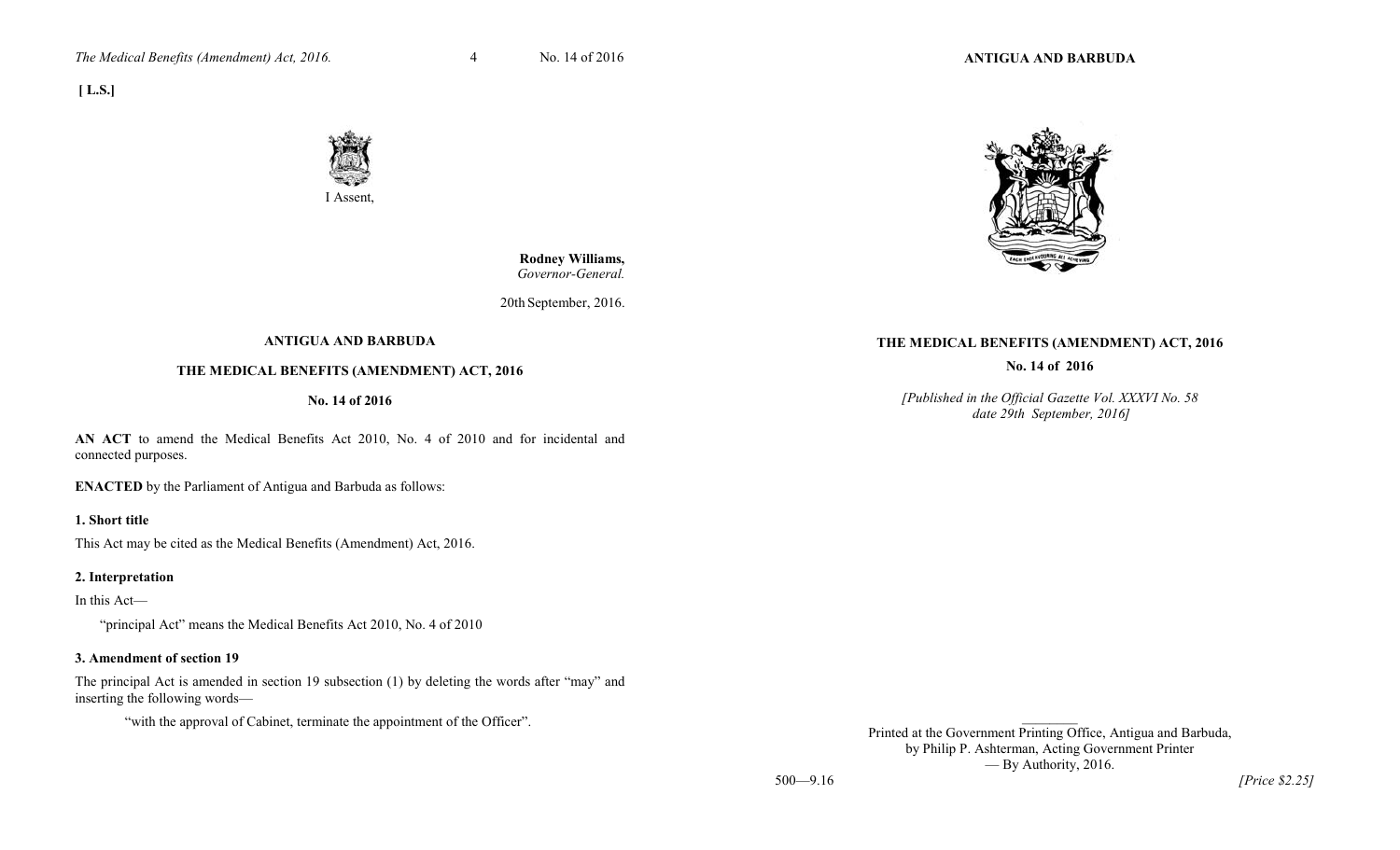# **ANTIGUA AND BARBUDA**

#### **THE MEDICAL BENEFITS (AMENDMENT) ACT, 2016**

# **ARRANGEMENT**

# **Clauses**

1. Short title

2. Interpretation

3. Amendment of section 19